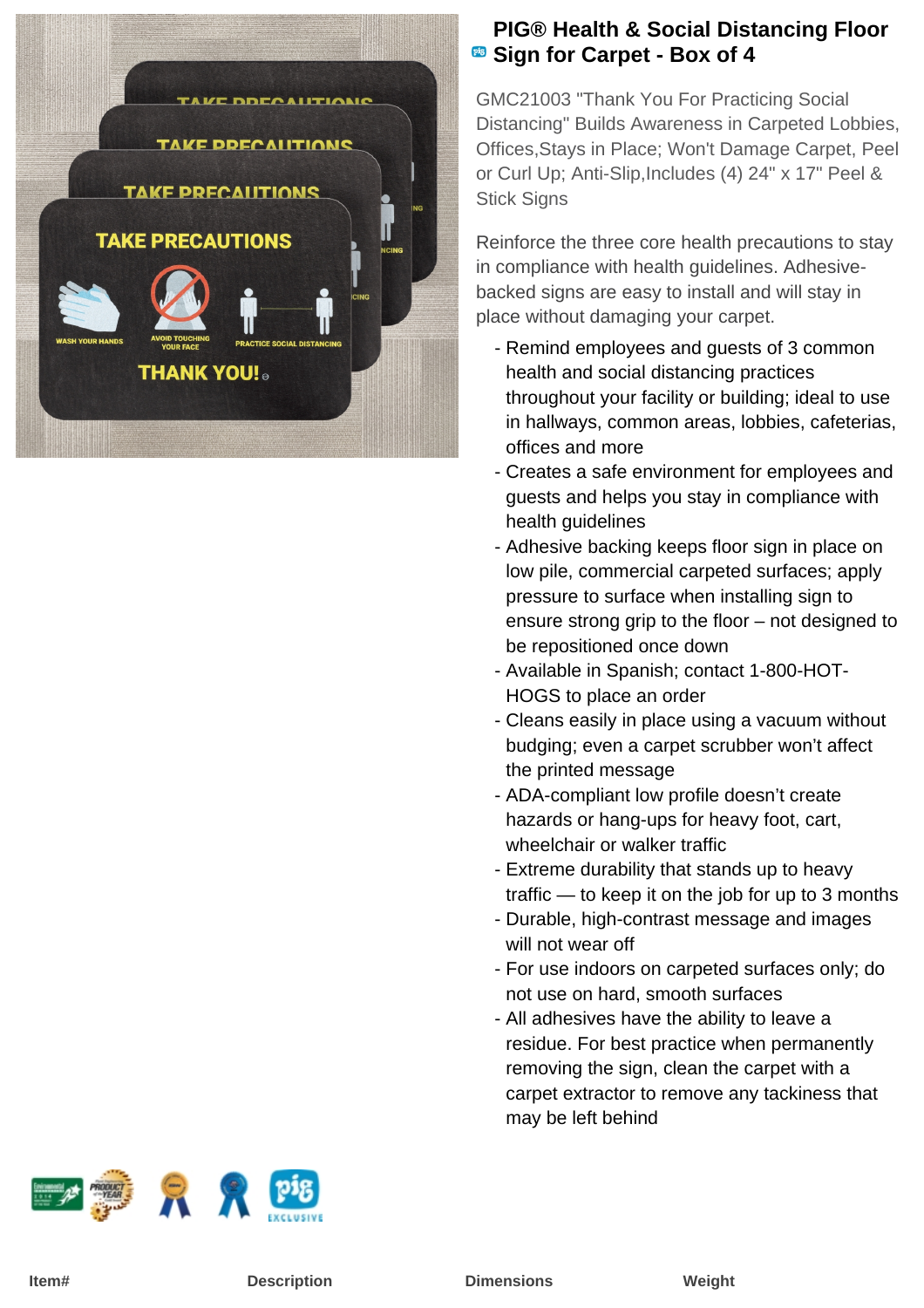| GMC21003-BK                        |                    | 24" W x 17" L                                                                                                | 1.98 lbs.                                                   |
|------------------------------------|--------------------|--------------------------------------------------------------------------------------------------------------|-------------------------------------------------------------|
| <b>Metric Equivalent:</b>          |                    |                                                                                                              |                                                             |
| Item#                              | <b>Description</b> | <b>Dimensions</b>                                                                                            | Weight                                                      |
| GMC21003-BK                        |                    | 61cm W x 43.2cm L                                                                                            | .9 kg                                                       |
| <b>Specifications</b>              |                    |                                                                                                              |                                                             |
| <b>Dimensions</b>                  |                    | 24" W x 17" L                                                                                                |                                                             |
| <b>Backing Material</b>            |                    | Adhesive-Backed                                                                                              |                                                             |
| <b>Brand</b>                       |                    | <b>PIG</b>                                                                                                   |                                                             |
| <b>Category</b>                    |                    | Social Distancing                                                                                            |                                                             |
| <b>Flammability Specifications</b> |                    | Flame Resistant - Will melt and self-extinguish                                                              |                                                             |
| <b>Fluid Absorbed</b>              |                    | Water; Grease; Oils                                                                                          |                                                             |
| <b>Ideal For</b>                   |                    | Anywhere You Want To Promote Proper Social Distancing -<br><b>Especially Lines And Waiting Areas</b>         |                                                             |
| <b>Incinerable</b>                 |                    | Yes                                                                                                          |                                                             |
| <b>Includes</b>                    |                    | (4) 24" x 17" Peel & Stick Signs                                                                             |                                                             |
| <b>Industry</b>                    |                    | Grocery/Retail; Restaurant; Institutional Facilities;<br>Healthcare/Lab; Industrial & Commercial; Government |                                                             |
| Indoor/Outdoor                     |                    | <b>Indoor Use</b>                                                                                            |                                                             |
| <b>Intended Use</b>                |                    | <b>Carpeted Floors/Indoors</b>                                                                               |                                                             |
| Legend                             |                    | Take Precautions - 3 Messages                                                                                |                                                             |
| <b>Recommended Use</b>             |                    | "Thank You For Practicing Social Distancing" Builds<br>Awareness in Carpeted Lobbies, Offices                |                                                             |
| <b>Special Feature</b>             |                    | Slip                                                                                                         | Stays in Place; Won't Damage Carpet, Peel or Curl Up; Anti- |
| <b>Storage Temp Range</b>          |                    | Store between 32°F and 120°F                                                                                 |                                                             |
| <b>Temperature Limit</b>           |                    | Surface temps from 55°F to 120°F                                                                             |                                                             |
| <b>Traffic</b>                     |                    | Heavy Foot Traffic; Carts & Equipment                                                                        |                                                             |
| <b>Walking Surface</b>             |                    | <b>Absorbent Top</b>                                                                                         |                                                             |
| Sold as                            |                    | 4 pads per box                                                                                               |                                                             |
| Weight                             |                    | 1.98 lbs.                                                                                                    |                                                             |
| # per Pallet                       |                    | 120                                                                                                          |                                                             |
| <b>Composition</b>                 |                    | Absorbent - Polypropylene<br>Adhesive Backing - Proprietary Adhesive Material                                |                                                             |
| <b>UNSPSC</b>                      |                    | 47131901                                                                                                     |                                                             |
| <b>Pigalog® Page Number</b>        |                    | Page N <sub>5</sub>                                                                                          |                                                             |
| <b>Metric Equivalent</b>           |                    |                                                                                                              |                                                             |

| <b>Dimensions</b> | 61cm W x 43.2cm L |
|-------------------|-------------------|
| Weight            | .9 <sub>kg</sub>  |